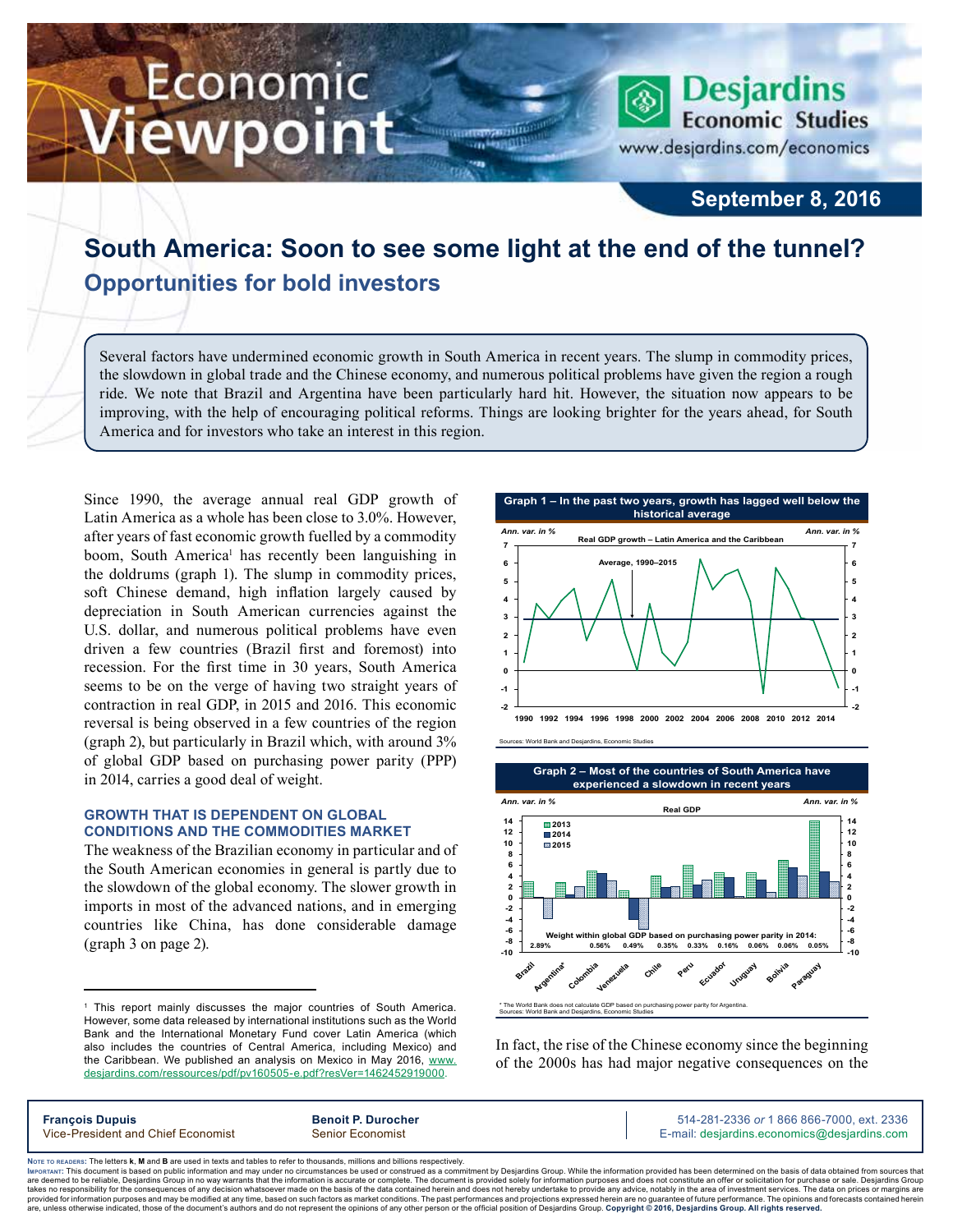





South American manufacturing sector. According to the World Bank, Chinese competition caused a shortfall of over 6% in Brazilian exports of manufactured products between 2001 and 2011. For the rest of the region, that shortfall is between 3% and 7%. On the other hand, China's fast development has boosted exports of agricultural products by over 10%, and mining products by 20%. Not only do global economic conditions, primarily those of China, clearly influence the volume of exports from South America, but they also dictate the type of its exports.

The commodities market has become increasingly important to the South American economies during the latest upward cycle. Oil prices in particular are key to the exports and investments of Columbia, Ecuador and Venezuela. Brazil, Chile and Peru are also highly dependent on commodities, especially in the mining and agricultural sectors.

But we must not overlook the influence of currency movements on trade, especially when they are intense, as has been the case in recent years. Consequently, despite global growth that was still slow in 2015, Brazil's real exports climbed by 6.1% last year, thanks to depreciation by its own currency, the real.

#### **POVERTY IS STILL VERY PREVALENT**

Despite the progress of recent decades, poverty is still rampant in South America, and the situation has deteriorated in recent years with downturns in real GDP per capita in Venezuela, Brazil and Argentina (graph 4). We also note that national income per capita is still extremely low in South America compared with the advanced countries (graph 5). But most of the major countries of the region find themselves better off than China or India.

#### **CLOSE-UP ON BRAZIL**

Boasting the seventh largest GDP in the world based on PPP, Brazil is by far the largest economy of South America.



**Graph 5 – The South American countries lag far behind in terms of** 



It represents 42% of Latin America excluding Mexico. As a result, the swings of its economy greatly affect the other countries of the region. Brazil receives the lion's share of the exports of Argentina, Bolivia, Paraguay and Uruguay (graph 6). At the same time, we note that despite its size, Brazilian demand is far less important to the countries on the continent's Pacific coast. For Venezuela, Colombia and Ecuador, the primary export destination is the United States. For Chile and Peru (as well as for Brazil), it is China.

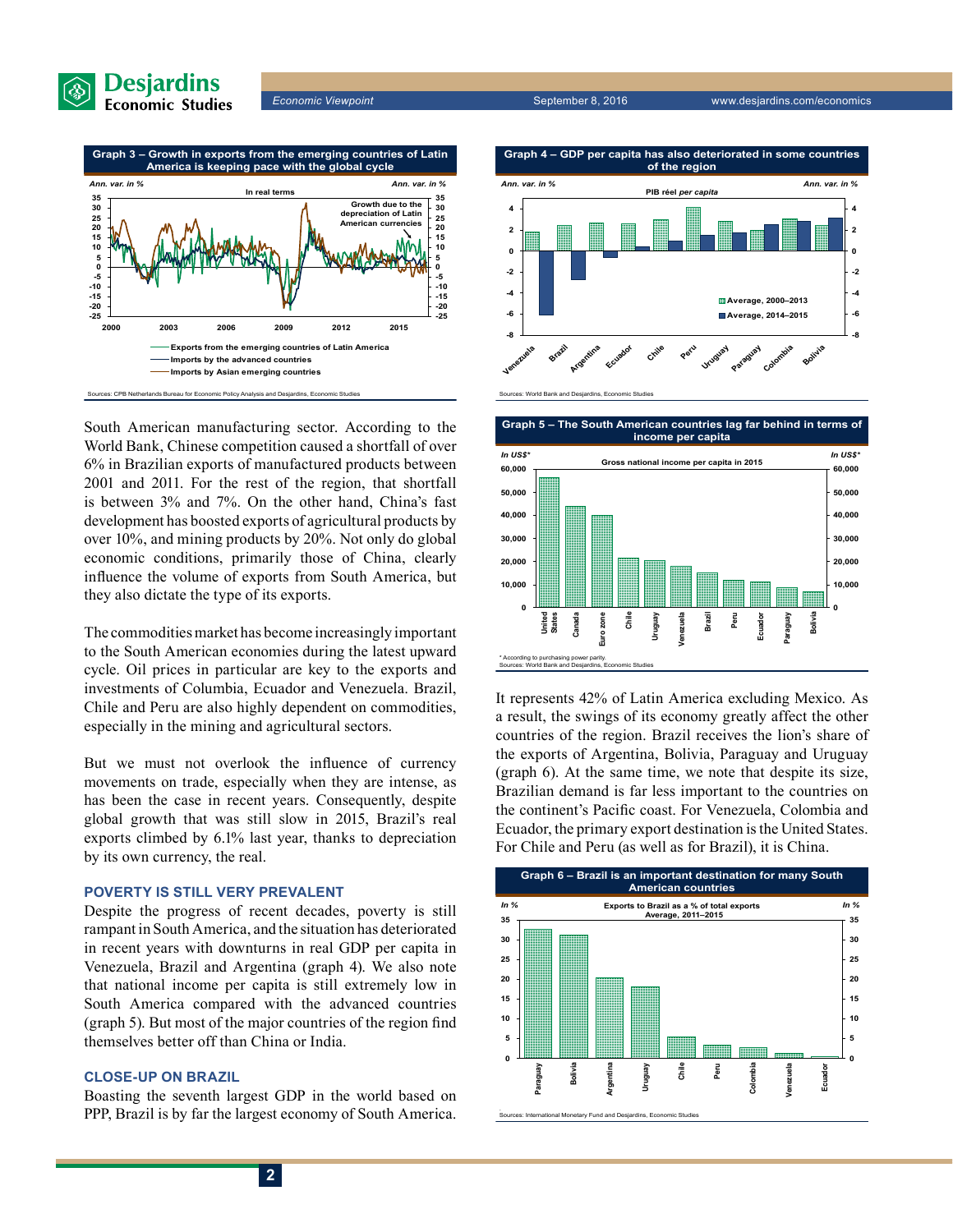

**Economic Viewpoint** September 8, 2016 www.desjardins.com/economics

The Brazilian economy has done well in the 2000s, apart from 2008–2009 when the global economy collapsed (graph 7). Between 2000 and mid-2013, it recorded average real growth of 3.6%. Its exports particularly benefited from rising prices for commodities (iron, oil, etc.) and agricultural goods (soybeans, sugar, coffee, etc.). It has also benefited from the general development of the emerging countries, in particular by being a member of the BRIC block (Brazil, Russia, India and China), that new pole of global growth. In fact, foreign investment has expanded fairly quickly, reaching an average annual change of 19.6% between 2000 and 2013. A relatively expansionist budgetary policy throughout the period has also supported growth.



But this virtuous circle has been replaced with a far more difficult situation. The slump in commodity prices, political and financial scandals (affecting Petrobras in particular, Brazil's largest company), the slowdown in Chinese demand and a new wariness on the part of international markets towards the emerging economies, have all conspired to rock the Brazilian economy. It now finds itself in a recession from which it has yet to completely emerge. Real GDP has pulled back by 7.9% between the cyclical peak of the first quarter of 2014 and the beginning of 2016, recording seven quarters of contraction during the period, including six in a row. The World Cup of soccer in 2014 and the Rio Olympics this summer do not seem to have managed to give a boost to the Brazilian economy. As mentioned earlier, the currency's depreciation, losing nearly half of its value against the U.S. dollar since 2013, has provided some support for exports. However, the internal cost of that depreciation has manifested itself in rising inflation and falling foreign investment. Moreover, the Bank of Brazil has been forced to react by tightening its monetary policy several times, raising the main key interest rate by 700 basis points (from 7.25% to 14.25%) since 2013 (graph 8).



This state of affairs has greatly affected the mood of economic agents. Both business and consumer confidence indexes in Brazil have dwindled (graph 9).



#### **FAIR WEATHER ON THE HORIZON**

On the bright side, we note that the Brazilian economy appears to be nearing a turning point. Many indicators, such as confidence indexes, have begun heading up since the start of the spring. The annual changes in retail sales and industrial production are still broadly negative, but the downturns are already less severe. The monthly economic activity index compiled by the National Bank of Brazil has risen in two of the past three months.

Since the beginning of the year, many commodity prices have been stabilizing or increasing, giving support to this improvement in the Brazilian economy. For example, international prices for iron ore, the country's main export, have soared by 39.8% since the start of the year. Coffee prices are up by 28.2%, oil prices by 25.2%. Soybean prices have risen more slowly over the summer, but this comes on the heels of a spike of 31.7% in the first half of 2016. Since the start of the year, we nevertheless note a gain of 10.6%.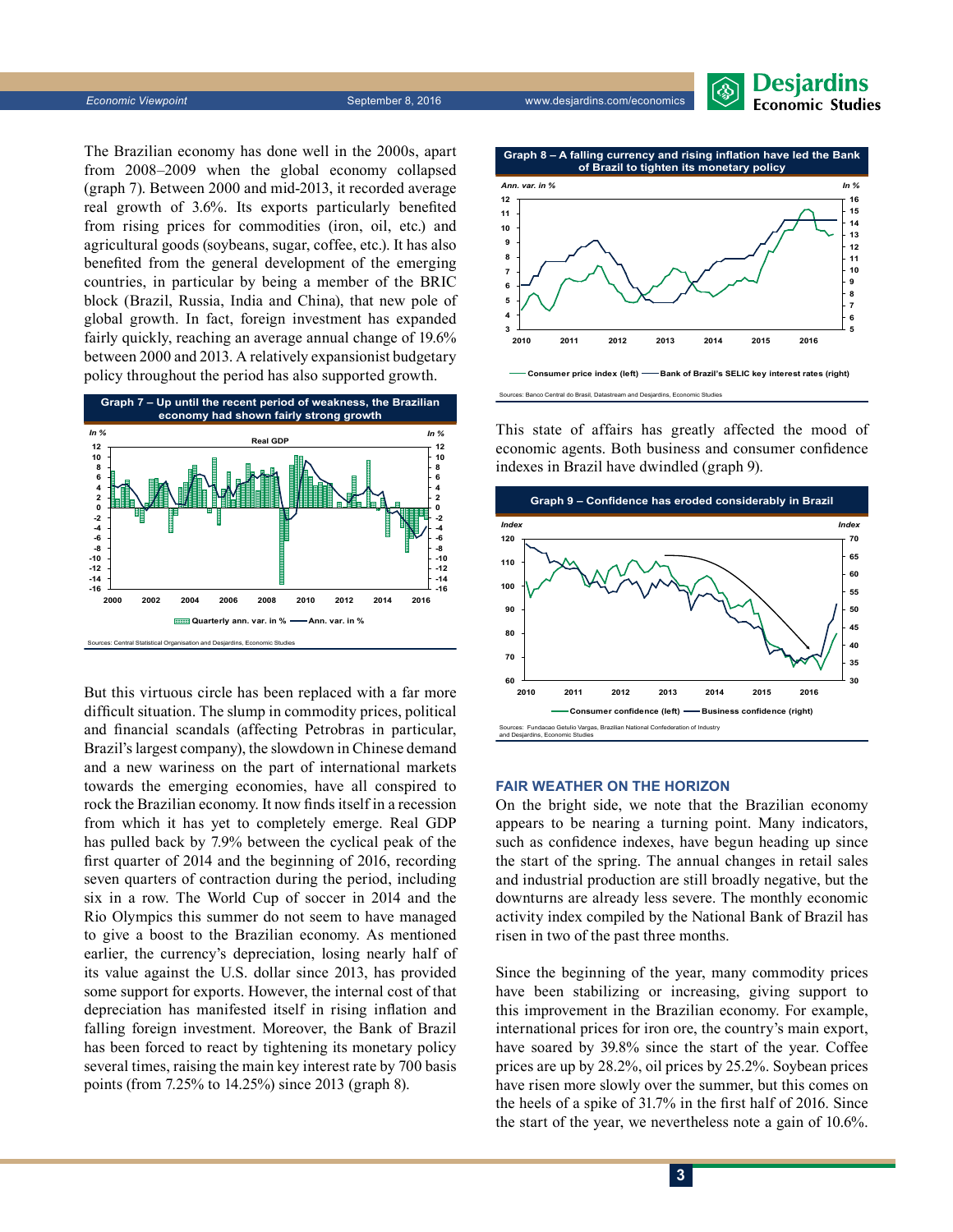This fairly generalized upward movement in the prices of Brazilian exports is also one of the factors that have enabled the currency to appreciate by 29.5% since the January low. Furthermore, Brazil's main stock market index has boomed by 60.3% since last January's low, whereas it had contracted by 39.4% since its peak of 2014.

#### **POLITICAL SUPPORT FOR GROWTH**

In Brazil: One of the factors that are helping Brazil glimpse some light at the end of the tunnel is the change in the country's leadership. To make way for the parliamentary impeachment process, President Dilma Rousseff—in office since January 2011, and re-elected in 2014—was temporarily removed from power in May 2016. She was then permanently impeached by the Senate on August 31. The numerous political scandals linked to the Rousseff administration and to the Brazilian ruling class in general (especially those associated with the Petrobras oil company) were factors underlying the deteriorating confidence and decline in investment of recent years. The government led by Vice-President Michel Temer has been welcomed very favourably by the markets, notably thanks to highcalibre appointments to important economic positions. It remains to be seen whether the progress achieved by Mr. Temer's administration will continue.

In Argentina: Argentina has also experienced serious economic, financial and political problems in recent years. However, the replacement of the populist regimes of Christina Fernandez and, before that, her husband Nestor Kirchner by the reformist government led by Mauricio Macri is generating a good deal of optimism. In the very short term, the reforms could be harmful to economic growth, because the government is trying to regain financial credibility by reforming a system that is largely based on subsidies and state-sponsored waste. However, we are already seeing reductions to import trade barriers and export taxes. In the longer term, if these efforts are not curtailed through legislative action by supporters of the former regime, they should bear fruit and accelerate Argentina's economic growth. We already note that the government has managed to return to the international financial markets with its first bond issues after 15 years of "exile". One of the challenges that remain to be tackled is the necessity of easing the Argentinian inflation rate, which still stands at around 35%. Investments in infrastructure, especially in the energy sector, will also be needed to generate more stable and lively economic growth.

In Peru: Although it is not terribly dependent on the Brazilian economy, the Peruvian economy nevertheless has slowed due to the weakness of Chinese demand and the slump in commodity prices, especially that of copper. Yet, the growth rate in 2015 still reached an enviable 3.2%. One of the positive factors for the Peruvian economy is the soundness of its institutions, especially where the management of the economy is concerned. The recent election of Pedro Pablo Kuczynski as President, over the right-wing populist candidate Keiko Fujimori, should mean that this sound and prudent management of the Peruvian economy will continue to promote growth.

In Colombia: In this country it is not so much a change of government that could support economic growth, but rather the recent peace accord between the government and the revolutionary army that have been waging war for 52 years. If it is endorsed by the population through a referendum to be held on October 2, this permanent cease-fire should promote investment and tourism.

But not yet in Venezuela: Venezuela is still in the throes of a serious recession, in fact a real economic crisis. Real GDP reportedly contracted by 3.9% in 2014 and by 5.7% in 2015. In April, the International Monetary Fund (IMF) was forecasting a slump of nearly 8.0% in 2016 and another, of 4.5%, in 2017. Obviously, it is falling oil prices that are to blame for these economic woes. That market represents nearly 95% of Venezuela's exports, with the United States, India and China as the main destinations. Public finances are a complete mess, inflation is hovering around 800%, the currency has totally collapsed and power outages and problems in the distribution of essential goods are commonplace. For the time being, the government is receiving financing from China, but great political and economic uncertainty prevails.

#### **INVESTMENT OUTLOOK**

Times have generally been tough for the South American economy in recent years, in particular for Brazil and the countries that have close trade ties with it. However, the stabilization of the commodities market and the moderate continuation of price increases should give a lift to the economy of the entire region. Some indicators are already showing this, and it is reasonable to assume that this new trend will continue. In fact, the IMF's forecasts are calling for such improvement (graph 10 on page 5). Despite a downward revision of nearly all the growth scenarios due to concerns relating to the Brexit vote (which actually should not affect this region much), that organization has revised its forecasts for Latin America upwards slightly (+0.1% in 2016 and in 2017). The IMF is now predicting a 0.4% contraction of real GDP in this region this year, and a 1.6% gain next year. The upward revision mainly affected Brazil. This economic spurt should promote the renewal of faster growth in the domestic market, and in investment, in Brazil and Argentina. The IMF's forecasts for the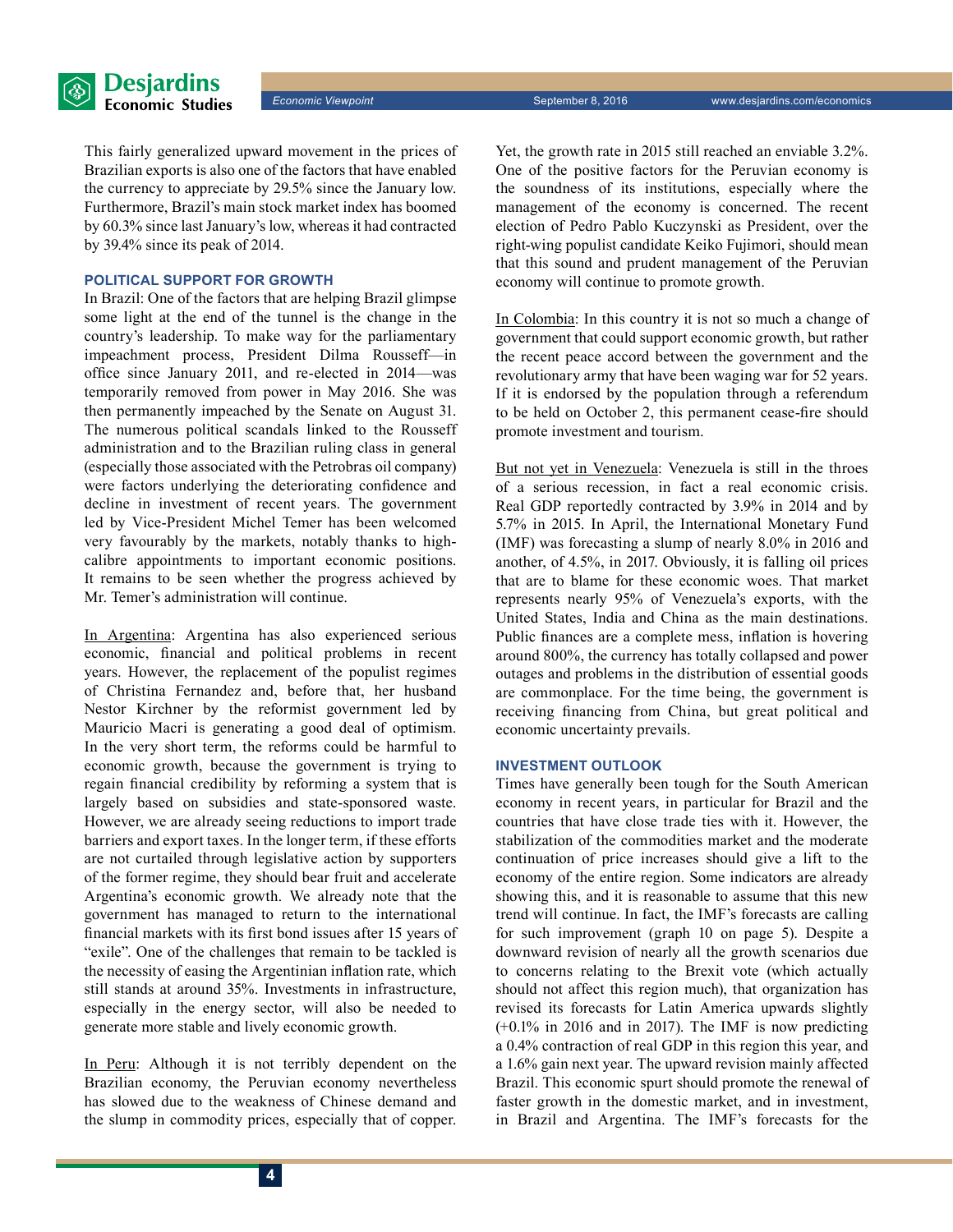

other countries do not really change things, but they were prepared last April based on rather pessimistic forecasts about commodity prices.

#### **STOCK MARKETS**

South American stock markets, which have been depressed throughout the slowdown and contraction phase, have started picking up in recent months. Since the beginning of the year, the main stock indexes have seen very strong growth that looks even better when expressed in U.S. dollars (with the exception of Argentina). Peru comes out on top in this department: its stock market has boomed by almost 60% so far in 2016 (graph 11). However, these gains come on the heels of some fairly large contractions in 2015. Actually, the price/earnings ratios do not appear to be exaggerated, and they generally stand below what is observed in the United States (graph 12). If the economy keeps improving and confidence recovers, higher profits should materialize as the stock indexes keep rising. Indeed, the outlook on profits is relatively good, similar to that of the United States or Canada (except for the spike in Peru) (graph 13). It has generally been improving in recent months.





Desjardins **Economic Studies** 

nal Broker's Estimate System, Datastream and Desjardins, Econor

Sources: Institutional Broker's Estimate System, Datastream and Desjardins, Economic Stu



For Canadian or U.S. investors, the upswing in the South American stock markets has been inflated by currency exchange trends. The sharp appreciation of the currencies of many emerging countries since the beginning of the year is not likely to continue, however. The relatively strong inflation rates in some countries of the region, especially Brazil and Argentina, should prevent the currencies of those countries from advancing further. The prospect of another key interest rate hike by the Federal Reserve represents another constraint on the appreciation of emerging currencies, one that could even lead to an outflow of capital. We cannot rule out the possibility of more optimistic confidence supporting both the economy and the currencies but, in the short or medium term, those factors should not inflate the stock market value when calculated in Canadian or U.S. dollars to the same degree as they have been doing.

#### **CONCLUSION**

After some difficult years, it is undeniable that a gentle breeze of optimism is starting to blow over South America. Many of the global and national impediments that had been undermining economic growth in recent years have started to fade away. It is too early to talk about a new momentum, but things are not as gloomy as they were. First and